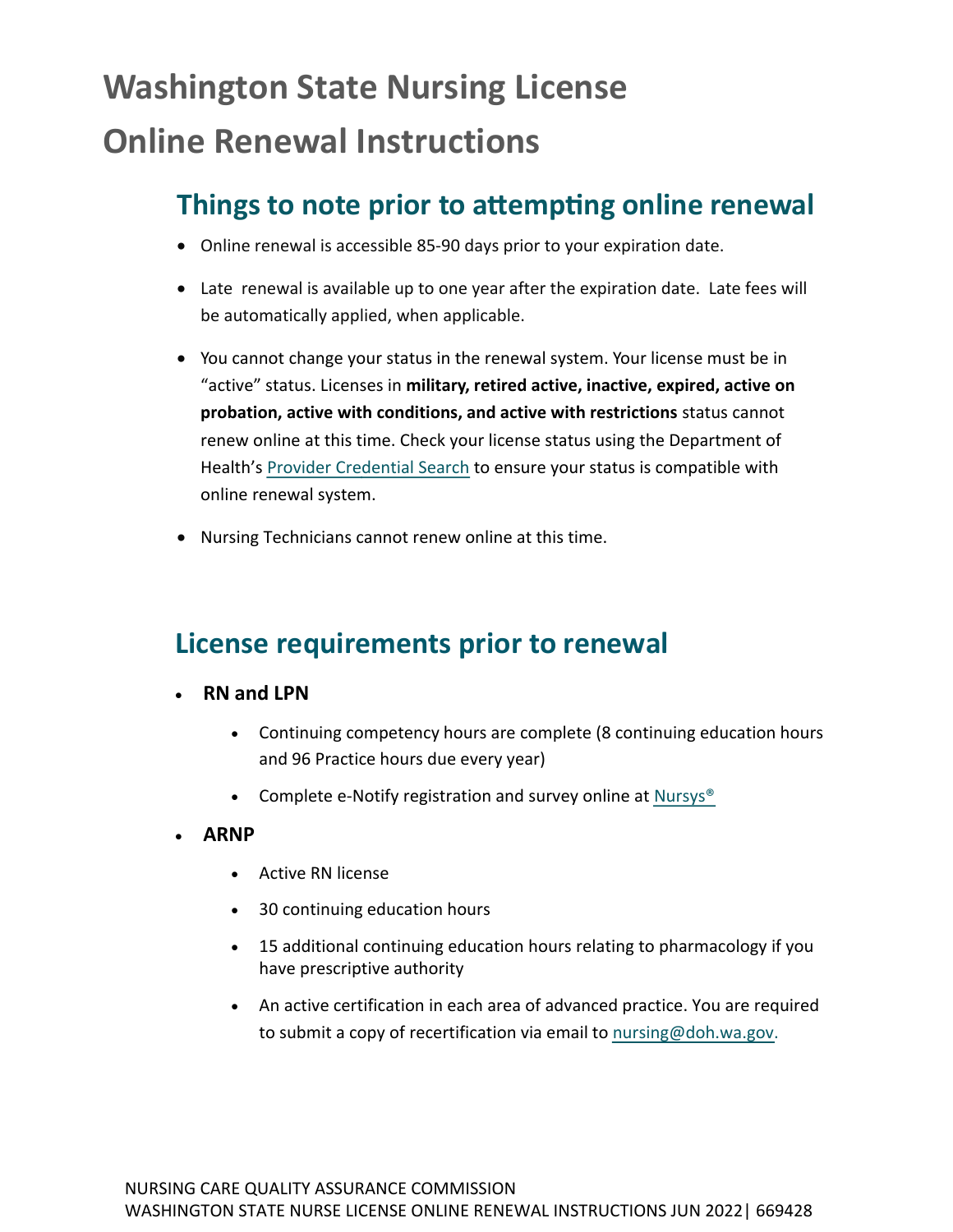## **Getting Started**

#### **Supported browsers**

Microsoft Edge and Google Chrome work best with the DOH online renewal portal. Online services are configured with PCs and PC-based laptops. **Mobile device and tablet users may experience technical difficulty attempting to renew online.** 

Remember that Secure Access Washington and the DOH:HSQA Online Services pages are separate and require two different sets of login information.

### **Step 1**

#### **Create a Secure Access Washington (SAW) account**

- 1. Go to the [Secure Access Washington](https://secureaccess.wa.gov/public/saw/pub/remindAndReset.do) website.
- 2. Create a SAW account as a new user.
- 3. If you already have a SAW account, sign in with your user ID and password you previously created.
- 4. If you forgot your User ID or password, contact Secure Access Washington at 855.928.3241 or 360.586.1000.

| STATE<br><b>ONTIFIESY</b><br>1889 NV<br><b>SecureAccess</b><br><b>Washington</b>                                                                               | <b>WELCOME</b><br>to your login for Washington state.<br>Click SIGN UP! If you need to create an account<br>▲<br><b>SIGN UP!</b><br><b>GET HELP</b><br><b>TIPS ON</b> |
|----------------------------------------------------------------------------------------------------------------------------------------------------------------|-----------------------------------------------------------------------------------------------------------------------------------------------------------------------|
| Log in using<br><b>LOGIN</b><br>an existing<br><b>USERNAME</b><br>account<br><b>PASSWORD</b><br><b>SUBMIT</b><br>Forgot your username?   Forgot your password? | <b>ON BEHALF OF</b><br><b>WASHINGTON</b><br><b>STATE</b><br><b>AGENCIES</b>                                                                                           |

NURSING CARE QUALITY ASSURANCE COMMISSION WASHINGTON STATE NURSE LICENSE ONLINE RENEWAL INSTRUCTIONS JUN 2022| 669428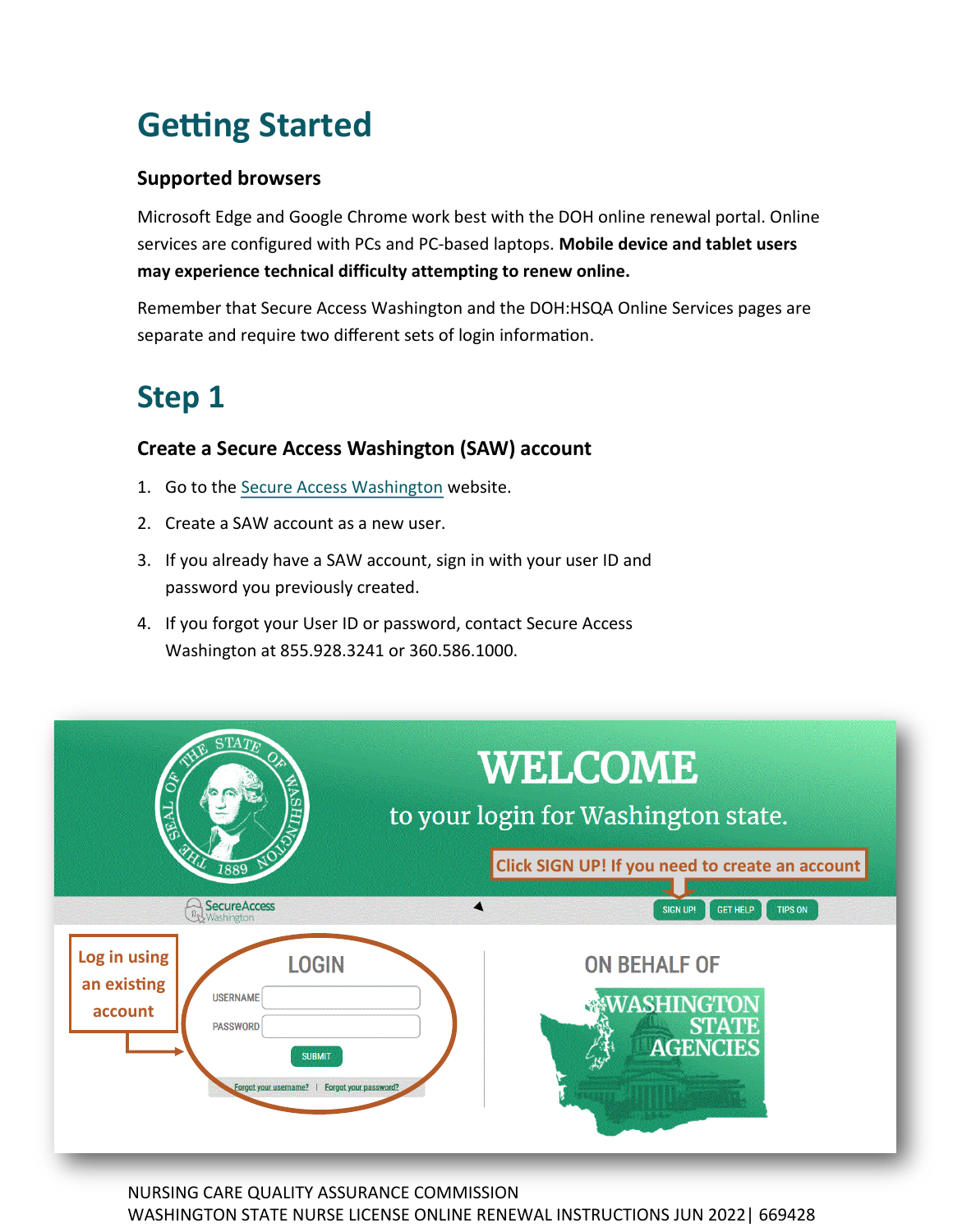## **Step 2**

#### **Adding the DOH Service Code**

- 1. Select the "Add a New Service" link.
- 2. Click on "I have been given a code by an agency"
- 3. Type in the code: "7472"



#### **Accessing the DOH:HSQA Online Services page**

- 1. Under the "ADD A NEW SERVICE" button, you will find a list of your services
- 2. Locate the DOH:HSQA Online Services and click the "Access Now" on the righthand side.
- 3. On the next page click "Continue"



#### NURSING CARE QUALITY ASSURANCE COMMISSION WASHINGTON STATE NURSE LICENSE ONLINE RENEWAL INSTRUCTIONS JUN 2022| 669428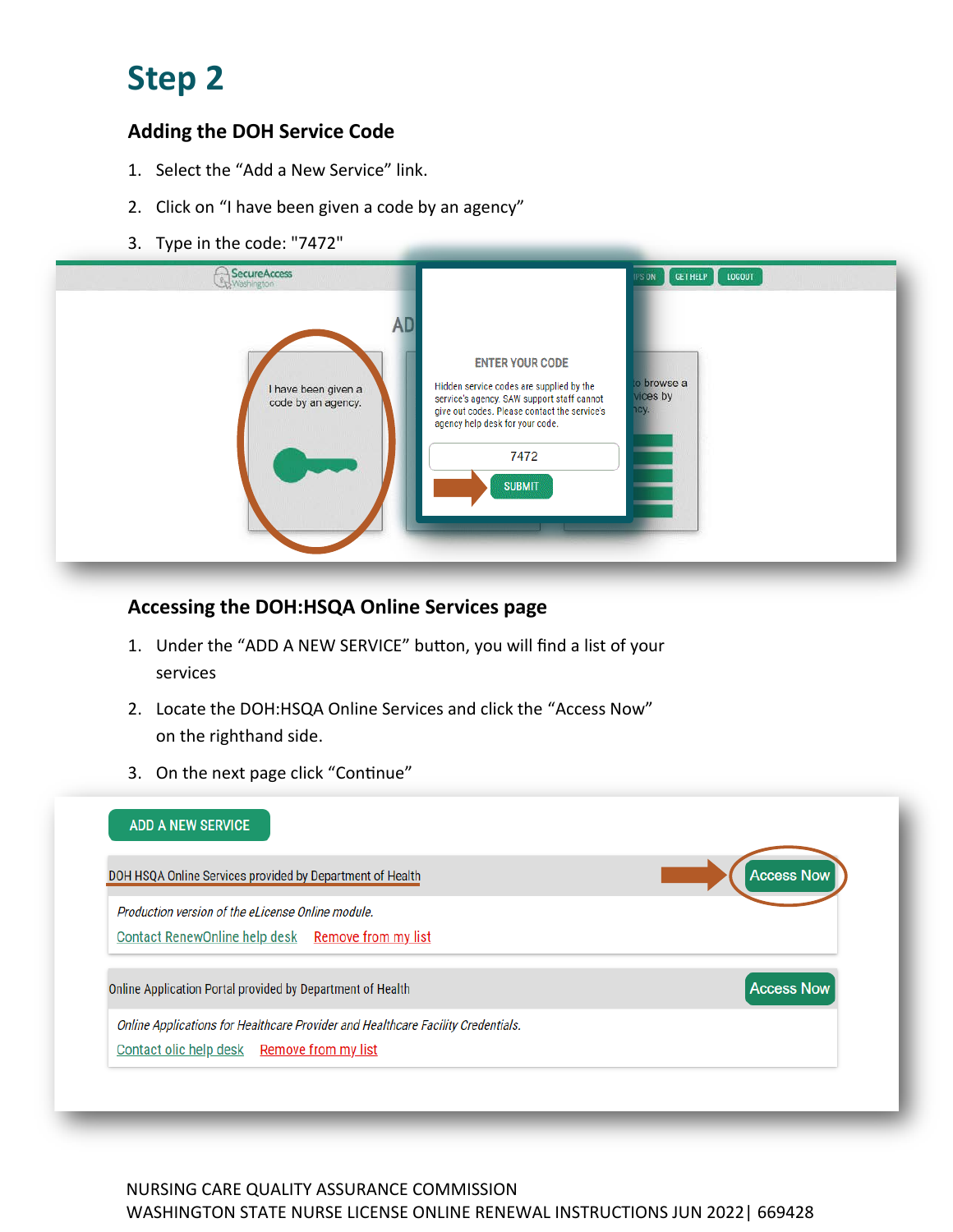### **Step 3**

#### **Logging into the renewal portal**

- 1. Click the "Login" Button in the top right
- 2. Enter the assigned DOH username and password from your renewal notice

If you do not have your assigned DOH username and password, please call the Nursing Commission at 360-236-4703

|                                                                                                                                                                                                                                                                                                                                          | <b>Online Services</b>                         |
|------------------------------------------------------------------------------------------------------------------------------------------------------------------------------------------------------------------------------------------------------------------------------------------------------------------------------------------|------------------------------------------------|
| Welcome to the Washington State Department of Health,<br><b>Health Systems Quality Assurance Online Site</b>                                                                                                                                                                                                                             | Login                                          |
| . We recommend that you complete your online service in one session.<br>. Do not use the Browser Back or Forward Arrows at the top left.<br>. Do not use the Back button on the Payment Method screen. This will terminate the online service.<br>· Select Next to move to the next page.<br>· Select Previous to move to the last page. | User ID<br><b>SET</b><br>Password<br><b>BE</b> |
| To start the online process, select the Login link at the top right corner.<br>Please contact our Customer Service Center at 360-236-4700 or by email at hspa.csc@doh.wa.gov if you exp<br>would like to provide us with feedback about this process. Our office hours are 8am-5pm (Pacific Time                                         | Log In                                         |

## **Step 4**

#### **Accessing your renewal**

1. Under the Renewal section of your services, use the Click **here** to renew an existing credential.

| Credentials—                                                                |                                                                                                                                                                                                  |
|-----------------------------------------------------------------------------|--------------------------------------------------------------------------------------------------------------------------------------------------------------------------------------------------|
|                                                                             |                                                                                                                                                                                                  |
|                                                                             | If you currently have a credential with the Department of Health that doesn't appear below, please contact our CSC.                                                                              |
| Your credentials(s):                                                        |                                                                                                                                                                                                  |
| Registered Nurse License                                                    | Licensed Practical Nurse Licenco<br>Nursing Assistant Certification                                                                                                                              |
| <b>Renewal</b>                                                              |                                                                                                                                                                                                  |
|                                                                             | If you currently have a credential with the Department of Health that you need to renew and it doesn't appear in the<br>list below, it is not eligible for online services.                      |
|                                                                             | The following renewal(s) are available online:                                                                                                                                                   |
|                                                                             | Registered Nurse License                                                                                                                                                                         |
|                                                                             | Click here to renew an existing credential.<br>the control of the control of the control of the control of the control of the control of                                                         |
|                                                                             | - New Initial Application —————————————————————————————                                                                                                                                          |
|                                                                             | If you currently have one of the following credentials with the Department of Health and it doesn't appear above, it<br>is not eligible for online services. Do not re-apply for the credential. |
|                                                                             | The following applications are available online for first time applicants:                                                                                                                       |
|                                                                             | Agency Affiliated Counselor Registration                                                                                                                                                         |
| <b>Dental Assistant Registration</b>                                        |                                                                                                                                                                                                  |
| <b>Hypnotherapist Registration</b><br><b>Medical Assistant Registration</b> |                                                                                                                                                                                                  |
| <b>Nursing Assistant Registration</b>                                       |                                                                                                                                                                                                  |
|                                                                             | Recreational Therapist Registration                                                                                                                                                              |
|                                                                             |                                                                                                                                                                                                  |
| Surgical Technologist Registration                                          | Substance Use Disorder Professional Trainee Certification                                                                                                                                        |

### **PLEASE NOTE:**

**If you do not see your credential listed please call the Nursing Commission at 360-236-4703 so we can best assist you.**